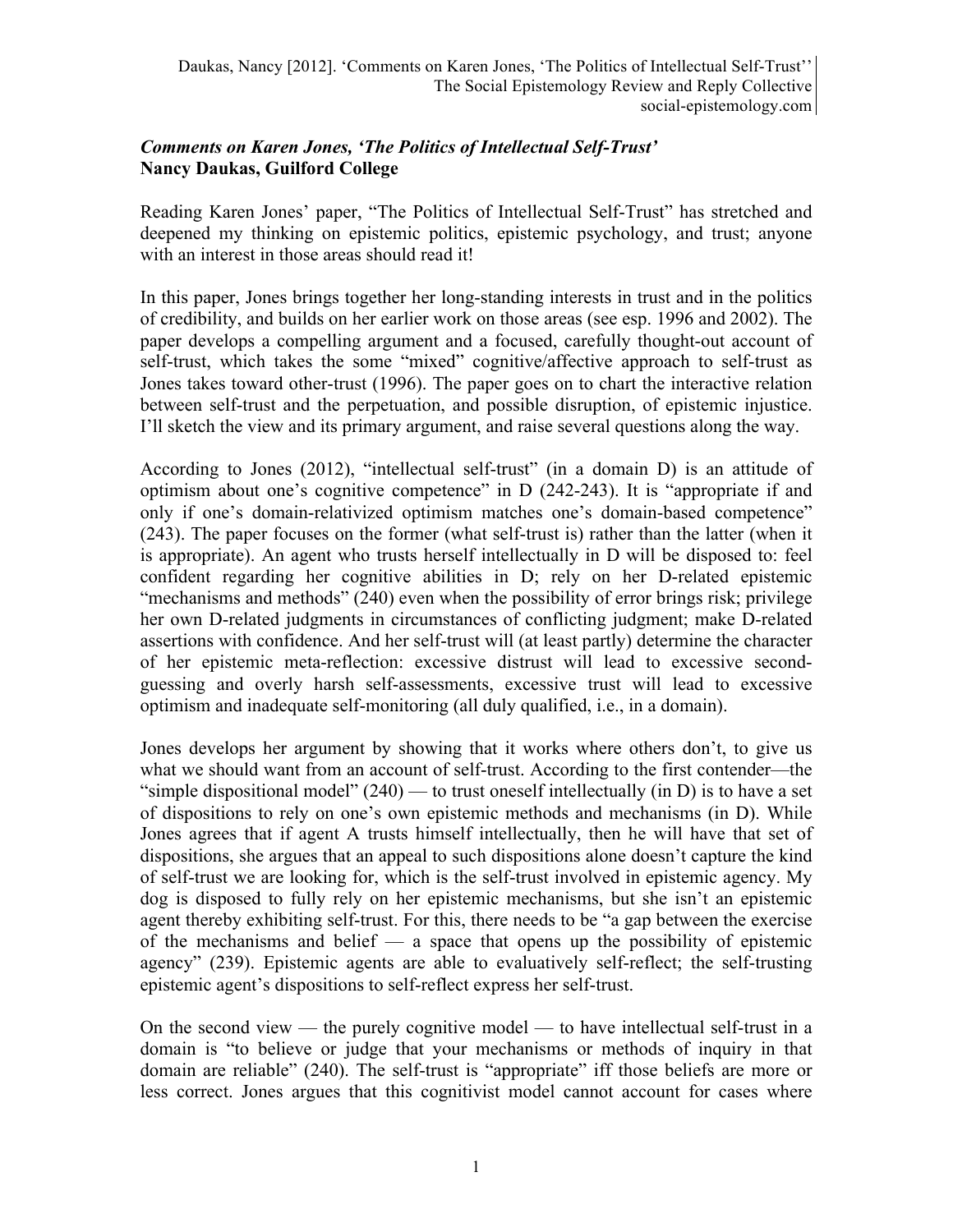beliefs are correct but fail to grasp onto reliance-dispositions. You can believe that you are cognitively competent in a domain, and nonetheless not behave in a way that expresses self-trust in that domain, since "cognitive habits lag behind reflective awareness" (238). Jones' first example: you know that you've placed your passport in your bag, and yet you (pathologically) constantly re-check. The second: You know that research shows that women's intellectual contributions are systematically undervalued in your field (and you believe that it should not be), and yet you go on (unintentionally) undervaluing them, because you do not see your belief about the research as a reason to doubt yourself. This sort of (patterned) mismatch between belief and epistemic dispositions wouldn't be possible if the cognitive account of self-trust were correct.

What explains this mismatch, Jones argues, is that self-trust is an affective stance: affective states can affect perception, and particularly, they can affect whether or not you perceive something as a reason (in this case, whether or not you sees the research as a reason to distrust your assessments of women's contributions to the field). The account of self-trust we need, like Jones' earlier account of other-trust, is therefore a "mixed  $account'' (242)$  — both affective and cognitive. This kind of account tightly links selftrust to the relevant dispositions, while explaining the mismatch that may occur between belief and self-trust.

I think that Jones is absolutely right that self-trust, like other-trust, involves an affective component. If someone asks you why you trust another, you may say "I just do". If I don't trust another, it might be just because "I just get a weird vibe from him". Or you might express a belief in D with caution even though your level of competence warrants confidence, simply because you don't feel sure of yourself, for no good reason (or, you may feel sure of yourself, for no good reason!) So: I think that Jones' view goes a long way toward capturing the phenomenology of self-(dis)trust .

However, I am not sure that I am fully convinced by the argument against cognitivism (although I think the mixed account is right). I think it all depends on how we understand belief, and I think I have a different picture of belief than Jones does. Let's return to the counterexamples: first, the pathological re-checker: should we expect an account of selftrust to track pathological departures from rational behavior? Or is the idea of pathology that it doesn't follow normal patterns (here, patterns normal to the relation between belief and behavior)? I'm not sure.

I'm more clear on what I think about the second example (where you continue to trust your first-pass evaluative reactions to the relative merit of differently gendered colleagues' work even though you have a belief that implies that you shouldn't). A different take on the situation where someone relies on his cognitive capacities in D even though he "knows" that he shouldn't is that he continues to harbor sexist beliefs (integrated with affective responses) at a "deep level". (This brings us into conversation with indirect voluntarism: As with my patterned affective responses, so with my "deep" beliefs: I can change them only gradually, by rehabituating myself  $-$  e.g., repeatedly catching myself when I realize that I am "seeing" someone as "a-woman-therefore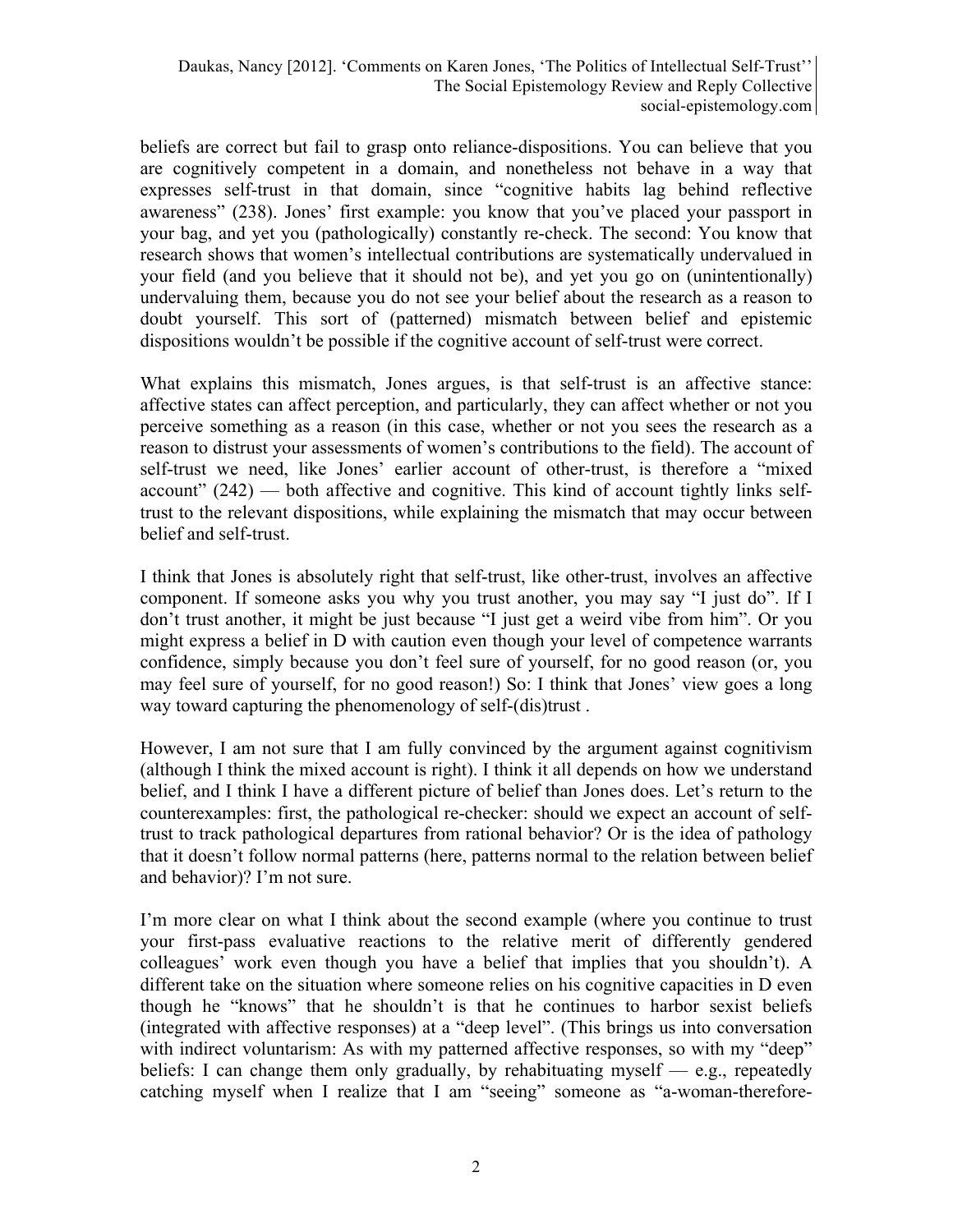Daukas, Nancy [2012]. 'Comments on Karen Jones, 'The Politics of Intellectual Self-Trust'' The Social Epistemology Review and Reply Collective social-epistemology.com

someone-not-fully-competent-or-authoritative-in-D", and listening to her more carefully as a result). If I am epistemically responsible, I will decide to rehabituate myself in order to adjust my (often affect-inflected) entrenched beliefs, when (as a self-reflexive agent) I recognize that "new information" requires that I do so. The resistance of "deep beliefs" (such as those that comprise a social ontology) to change is what we should expect if we see them as forming a system or "web" — changing one reverberates through the system and therefore requires a good deal of force. This is the sort of thing that underlies the cognitive strain of my account (2006), which Jones discusses in a footnote. But I should emphasize: my account there focuses on trustworthiness — on when trust is appropriate — without ever defining trust. This is one of the reasons that thinking about Jones' paper has been worthwhile for me).

I'm also unsure about whether or not the account that Jones develops really is a cognitive/affective hybrid — at times in the paper, self-trust seems to be (just) a robust feeling of self-confidence. Self-trust is optimism toward one's cognitive competence in a domain, where that optimism is understood to be an affective attitude toward one's cognitive methods and mechanisms expressed dispositionally (as spelled out above). Jones argues that self-trust "does not require the belief that one is in fact competent, but tends to promote the very belief that would justify it" (245). So: the optimism isn't linked to a belief (such as (thought cheerily): "I am good at this kind of cognitive task; I can do this easily!"), although the two (the belief and the optimism-affect) are likely to causally reinforce one another (unless "strong countervailing forces of cognitive habit" stand in the way) (243).

So my question is: where is the cognitive element of the account? I think it needs to be there: I don't think we can really make sense of all of the dispositions through which selftrust is expressed as flowing from optimism that is not optimism tied to a belief or a belief-like attitude. A belief such as "if anyone can figure this out, I can" is an optimistic belief: it "comes with" feelings of optimism. The disposition to confidently assert my Drelated beliefs seems to express an optimistic belief in my reliability. My reliance on my abilities where there is risk in error—which seems to me to be a central case of trust seems to express my (cognitive) grasp that I am vulnerable, and my optimistic belief that my cognitive abilities can deliver.

One related worry: if I've got it right, Jones' view of self-trust allows that one can believe oneself untrustworthy and yet trust oneself, and one can believe oneself trustworthy and yet not trust oneself. The latter isn't hard to make sense of when self-esteem has never fully developed, or has taken lots of battering. The former is harder to make sense of. It certainly is a mark of a poor epistemic agent! But I would think that the belief ("I am not trustworthy in this domain") would and should destroy the optimism. On the "deeply entrenched belief" picture of the mismatch between explicit judgment and actual reliance, I would have a residual belief that I am not trustworthy in D which well-considered judgment hasn't yet displaced.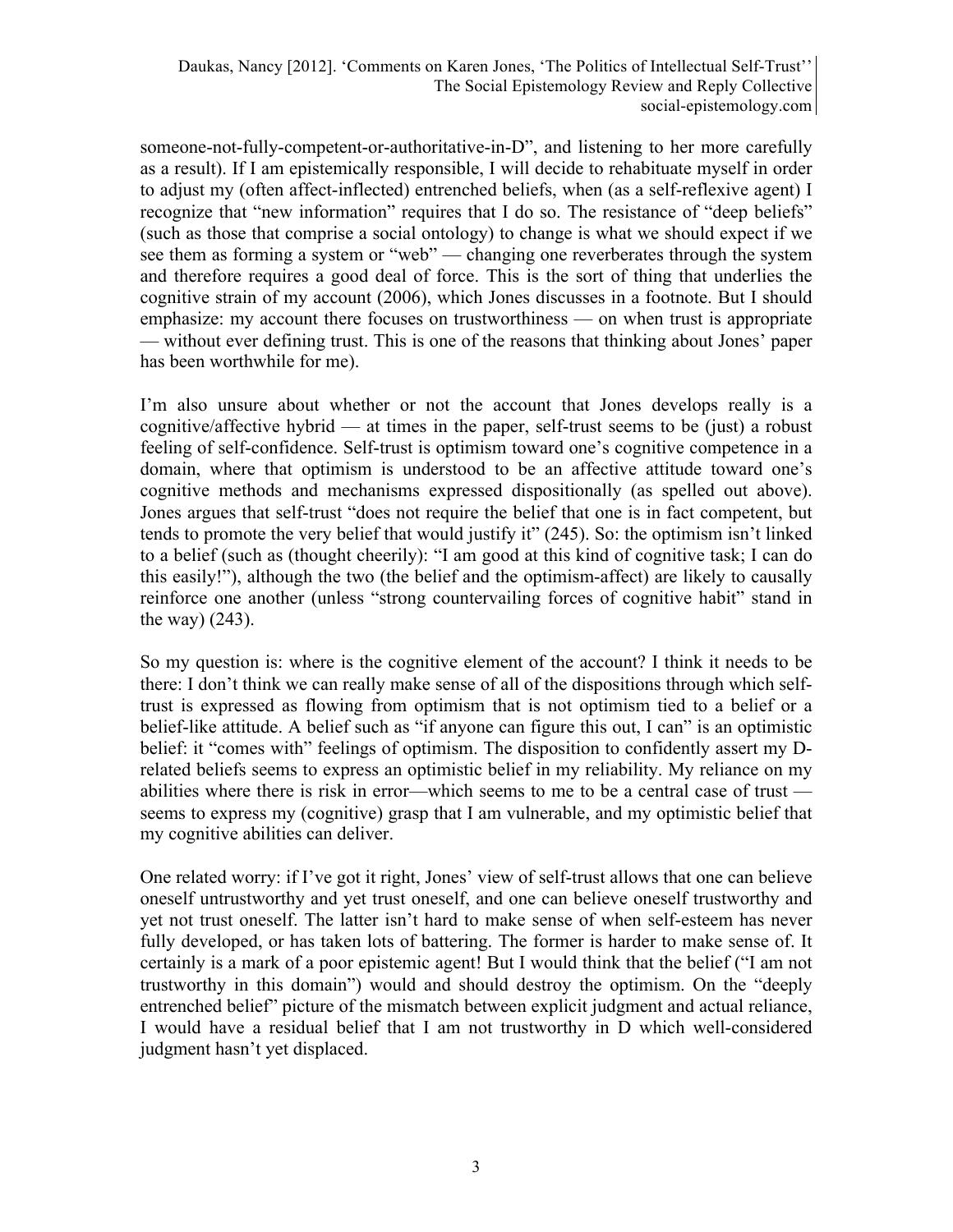This case leads me to wonder whether we shouldn't expect a disanalogy between an account of self-trust and an account of other-trust: I have an easier time making sense of the mismatch between a belief ("S is not trustworthy in D") and an affective optimism regarding S in D, when there are two distinct agencies involved than when there is only one involved. I might think/feel: "even though S's track record in D is mixed, she'll come through for me," but here I am trusting her as a friend. I expect her to be motivated by our friendship; on Jones' (1996) account, I expect that she will be moved by my trusting her. But how could that work in the case of self-trust?

Finally, to turn to the relation between self-trust and testimonial injustice: remember, here we consider patterns integrated into normal testimonial practices through which members of socially subordinated groups suffer epistemically undeserved "credibility deficits" (see Fricker (2007)) in testimonial exchange (especially in domains where recognition of epistemic authority tends to reinforce power and prestige); members of socially privileged groups enjoy epistemically unearned credibility bonuses in that type of domain; the result is testimonial injustice suffered by the socially subordinated. Jones argues — and I wholeheartedly agree — that since all aspects of epistemic agency, including intellectual self-trust, normally develop through social/epistemic interaction, agents who are systematically treated as not fully deserving of epistemic respect—i.e., who suffer "credibility deficits" (in  $D$ ) — are likely to become intellectually distrusting of themselves (in D); and it is rational of them to do so, given that the mechanisms of testimonial injustice are woven into the normal patterns of epistemic exchange through which we all learn to participate in epistemic communities. (But — as Jones indicates in her final paragraph while making a related point — it's important to acknowledge that if those epistemically disrespected (in some communities/social contexts) are suitably supported in other communities/social contexts (especially "home" communities), their self-trust may hold steady. And they are positioned to become effective agents of change).

So: the marginalized are likely to develop excessive self-distrust; the privileged are likely to develop excessive self-trust; hence, in Jones' words, the self-trust of both is "miscalibrated": it doesn't match their actual cognitive competences, or their actual relative cognitive competences (in D). Correcting for epistemic injustice, and purging its patterns from normal practices, thus requires "recalibrating intellectual self-trust". (Here Jones continues the argument against cognitivism: meta-reflection alone — coming to form corrective evaluative beliefs about one's cognitive capacities — doesn't manage to grab onto behavior or "recalibrate" self-trust.) She suggests three stages that recalibration will require: we need to learn to recognize testimonial injustice and its effects on selftrust; we need to undo its effects "by actively disrupting the dispositions" that maintain it; and, through rehabituation, we need to "come to have the right affective attitude towards our cognitive competence in a domain" (247).

I think these three carefully articulated stages are all key: here Jones draws effectively on her earlier work in (2002). Here again, I want to note how much work the cognitive part of the account does, and suggest that meta-reflection is a more effective force for change